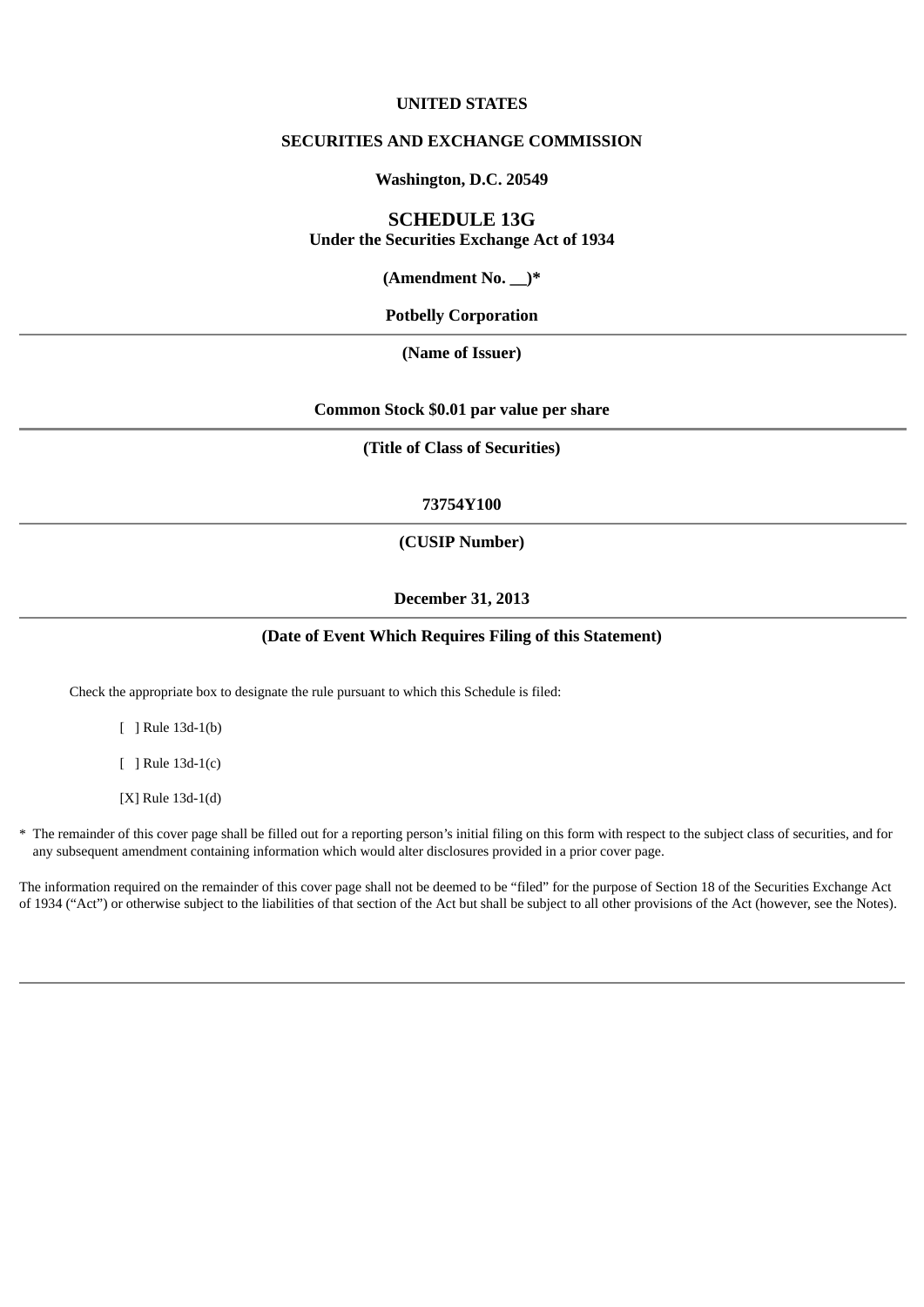| ۰, |  |
|----|--|

| $\mathbf{1}$   | NAME OF REPORTING PERSONS                                                               |                |                                   |  |
|----------------|-----------------------------------------------------------------------------------------|----------------|-----------------------------------|--|
|                | ASP PBSW, LLC (See Item 2(a))                                                           |                |                                   |  |
|                | CHECK THE APPROPRIATE BOX IF A MEMBER OF A GROUP (See Instructions)                     |                |                                   |  |
| $\overline{2}$ | $(a)$ o                                                                                 |                |                                   |  |
|                | (b) x                                                                                   |                |                                   |  |
| 3              | <b>SEC USE ONLY</b>                                                                     |                |                                   |  |
| $\overline{4}$ | CITIZENSHIP OR PLACE OF ORGANIZATION                                                    |                |                                   |  |
|                | Delaware                                                                                |                |                                   |  |
|                |                                                                                         |                | <b>SOLE VOTING</b>                |  |
|                |                                                                                         | 5              | <b>POWER</b>                      |  |
|                |                                                                                         |                | $0$ (See Item 4)<br><b>SHARED</b> |  |
|                | <b>NUMBER OF</b>                                                                        |                | <b>VOTING POWER</b>               |  |
|                | <b>SHARES</b>                                                                           | $6\phantom{1}$ | 2,669,659 (See                    |  |
|                | <b>BENEFICIALLY</b>                                                                     |                | Item 4)                           |  |
|                | <b>OWNED BY</b>                                                                         |                | <b>SOLE</b>                       |  |
|                | <b>EACH</b>                                                                             | $\overline{7}$ | <b>DISPOSITIVE</b>                |  |
|                | <b>REPORTING</b>                                                                        |                | <b>POWER</b>                      |  |
|                | <b>PERSON</b>                                                                           |                | $0$ (See Item 4)                  |  |
|                | <b>WITH</b>                                                                             |                | <b>SHARED</b>                     |  |
|                |                                                                                         | 8              | <b>DISPOSITIVE</b>                |  |
|                |                                                                                         |                | <b>POWER</b><br>2,669,659 (See    |  |
|                |                                                                                         |                | Item $4$ )                        |  |
|                | AGGREGATE AMOUNT BENEFICIALLY OWNED BY EACH REPORTING PERSON                            |                |                                   |  |
| $9\,$          | 2,669,659 (See Item 4)                                                                  |                |                                   |  |
| 10             | CHECK BOX IF THE AGGREGATE AMOUNT IN ROW (9) EXCLUDES CERTAIN SHARES (See Instructions) |                | $\mathbf 0$                       |  |
| 11             | PERCENT OF CLASS REPRESENTED BY AMOUNT IN ROW (9)                                       |                |                                   |  |
|                | 9.2% (See Item 4)                                                                       |                |                                   |  |
| 12             | TYPE OF REPORTING PERSON (See Instructions)<br>$\cap$                                   |                |                                   |  |

CUSIP No. 73754Y100

OO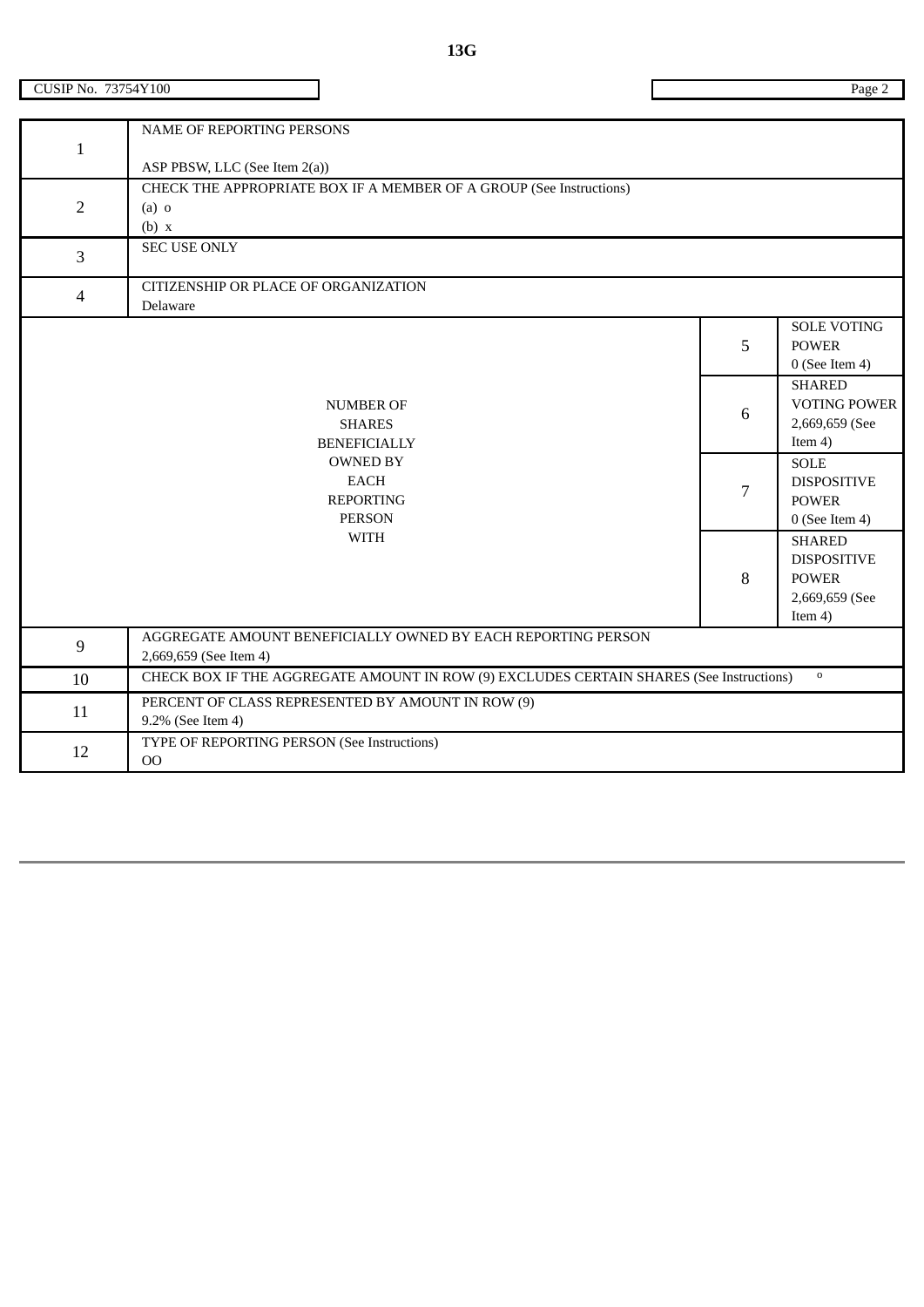| $\mathbf{1}$   | <b>NAME OF REPORTING PERSONS</b><br>American Securities Partners III, L.P. (See Item 2(a))              |                 |                                                                                     |
|----------------|---------------------------------------------------------------------------------------------------------|-----------------|-------------------------------------------------------------------------------------|
| $\overline{2}$ | CHECK THE APPROPRIATE BOX IF A MEMBER OF A GROUP (See Instructions)<br>$(a)$ o<br>(b) x                 |                 |                                                                                     |
| 3              | <b>SEC USE ONLY</b>                                                                                     |                 |                                                                                     |
| $\overline{4}$ | CITIZENSHIP OR PLACE OF ORGANIZATION<br>Delaware                                                        |                 |                                                                                     |
|                |                                                                                                         | 5               | <b>SOLE VOTING</b><br><b>POWER</b><br>$0$ (See Item 4)                              |
|                | <b>NUMBER OF</b><br><b>SHARES</b><br><b>BENEFICIALLY</b>                                                | $6\phantom{1}6$ | <b>SHARED</b><br><b>VOTING POWER</b><br>2,669,659 (See<br>Item $4$ )                |
|                | <b>OWNED BY</b><br><b>EACH</b><br><b>REPORTING</b><br><b>PERSON</b>                                     | 7               | <b>SOLE</b><br><b>DISPOSITIVE</b><br><b>POWER</b><br>$0$ (See Item 4)               |
|                | <b>WITH</b>                                                                                             | 8               | <b>SHARED</b><br><b>DISPOSITIVE</b><br><b>POWER</b><br>2,669,659 (See<br>Item $4$ ) |
| $\overline{9}$ | AGGREGATE AMOUNT BENEFICIALLY OWNED BY EACH REPORTING PERSON<br>2,669,659 (See Item 4)                  |                 |                                                                                     |
| 10             | CHECK BOX IF THE AGGREGATE AMOUNT IN ROW (9) EXCLUDES CERTAIN SHARES (See Instructions)<br>$\mathbf{o}$ |                 |                                                                                     |
| 11             | PERCENT OF CLASS REPRESENTED BY AMOUNT IN ROW (9)<br>9.2% (See Item 4)                                  |                 |                                                                                     |
| 12             | TYPE OF REPORTING PERSON (See Instructions)<br>PN                                                       |                 |                                                                                     |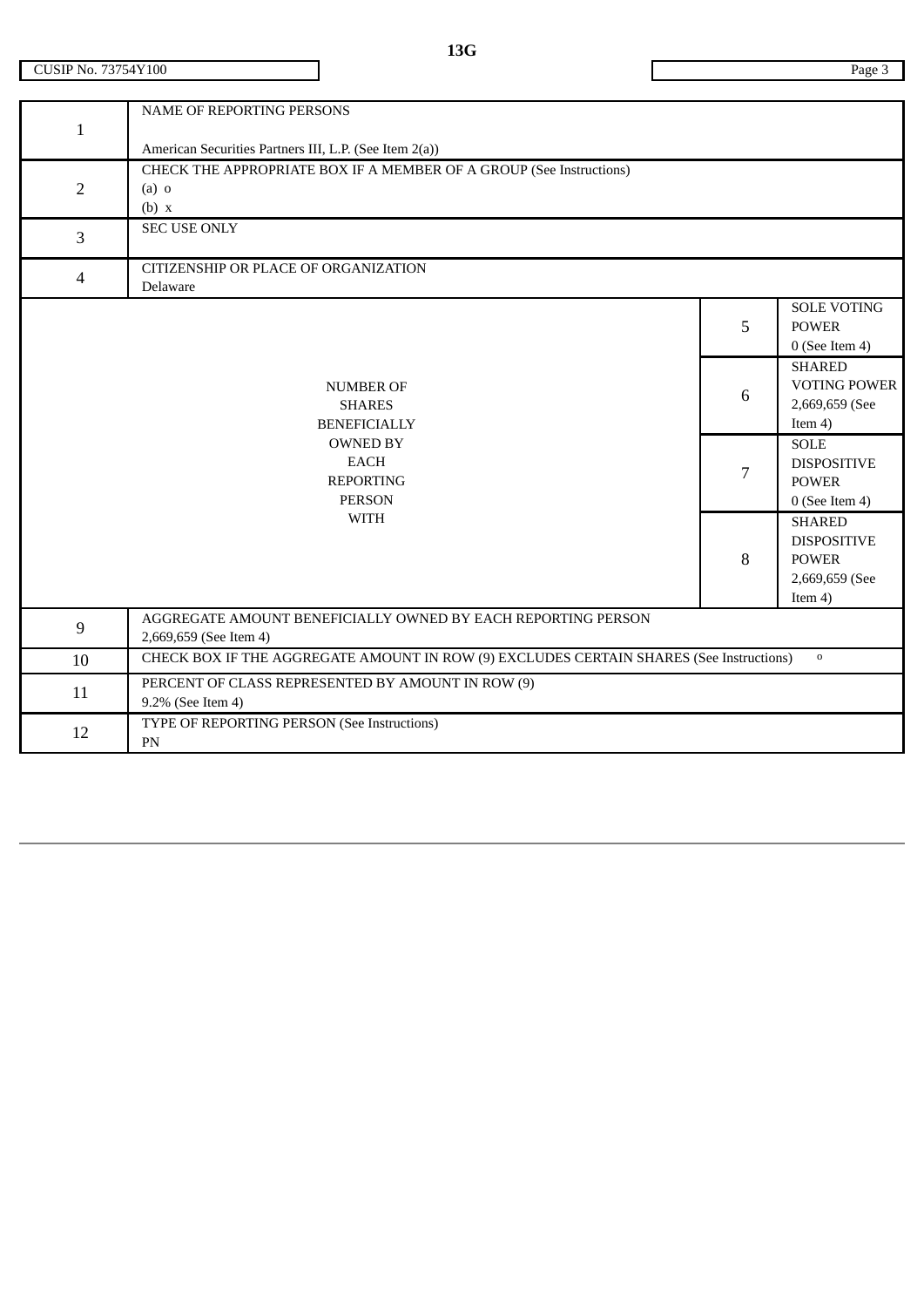| $\mathbf{1}$   | NAME OF REPORTING PERSONS<br>American Securities Partners III(B), L.P. (See Item 2(a))  |                                                                                                           |                                                                                     |
|----------------|-----------------------------------------------------------------------------------------|-----------------------------------------------------------------------------------------------------------|-------------------------------------------------------------------------------------|
| $\overline{2}$ | CHECK THE APPROPRIATE BOX IF A MEMBER OF A GROUP (See Instructions)<br>$(a)$ o<br>(b) x |                                                                                                           |                                                                                     |
| 3              | <b>SEC USE ONLY</b>                                                                     |                                                                                                           |                                                                                     |
| $\overline{4}$ | CITIZENSHIP OR PLACE OF ORGANIZATION<br>Delaware                                        |                                                                                                           |                                                                                     |
|                |                                                                                         | 5                                                                                                         | <b>SOLE VOTING</b><br><b>POWER</b><br>$0$ (See Item 4)                              |
|                | <b>NUMBER OF</b><br><b>SHARES</b><br><b>BENEFICIALLY</b>                                | $6\phantom{1}6$                                                                                           | <b>SHARED</b><br><b>VOTING POWER</b><br>2,669,659 (See<br>Item 4)                   |
|                | <b>OWNED BY</b><br><b>EACH</b><br><b>REPORTING</b><br><b>PERSON</b>                     | 7                                                                                                         | <b>SOLE</b><br><b>DISPOSITIVE</b><br><b>POWER</b><br>$0$ (See Item 4)               |
|                | <b>WITH</b>                                                                             | 8                                                                                                         | <b>SHARED</b><br><b>DISPOSITIVE</b><br><b>POWER</b><br>2,669,659 (See<br>Item $4$ ) |
| 9              | AGGREGATE AMOUNT BENEFICIALLY OWNED BY EACH REPORTING PERSON<br>2,669,659 (See Item 4)  |                                                                                                           |                                                                                     |
| 10             |                                                                                         | CHECK BOX IF THE AGGREGATE AMOUNT IN ROW (9) EXCLUDES CERTAIN SHARES (See Instructions)<br>$\mathsf{o}\,$ |                                                                                     |
| 11             | PERCENT OF CLASS REPRESENTED BY AMOUNT IN ROW (9)<br>9.2% (See Item 4)                  |                                                                                                           |                                                                                     |
| 12             | TYPE OF REPORTING PERSON (See Instructions)<br>PN                                       |                                                                                                           |                                                                                     |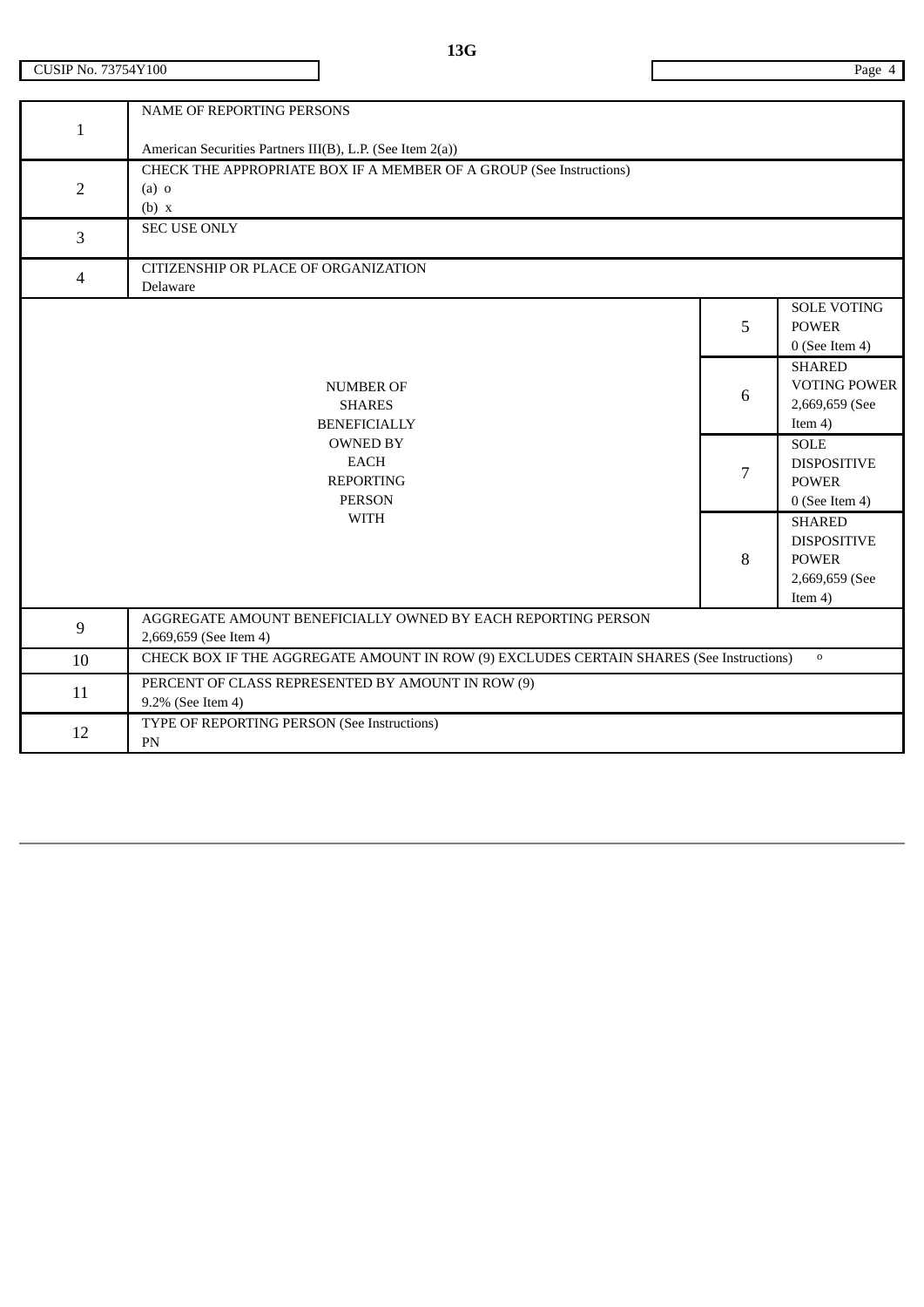| 1              | <b>NAME OF REPORTING PERSONS</b><br>American Securities Associates III, LLC (See Item 2(a))            |   |                                      |
|----------------|--------------------------------------------------------------------------------------------------------|---|--------------------------------------|
|                |                                                                                                        |   |                                      |
| $\overline{2}$ | CHECK THE APPROPRIATE BOX IF A MEMBER OF A GROUP (See Instructions)<br>$(a)$ o                         |   |                                      |
|                | (b) x                                                                                                  |   |                                      |
|                | <b>SEC USE ONLY</b>                                                                                    |   |                                      |
| 3              |                                                                                                        |   |                                      |
| 4              | CITIZENSHIP OR PLACE OF ORGANIZATION                                                                   |   |                                      |
|                | Delaware                                                                                               |   |                                      |
|                |                                                                                                        |   | <b>SOLE VOTING</b>                   |
|                |                                                                                                        | 5 | <b>POWER</b>                         |
|                |                                                                                                        |   | $0$ (See Item 4)                     |
|                |                                                                                                        |   | <b>SHARED</b><br><b>VOTING POWER</b> |
|                | <b>NUMBER OF</b><br><b>SHARES</b>                                                                      | 6 | 2,669,659 (See                       |
|                | <b>BENEFICIALLY</b>                                                                                    |   | Item $4$ )                           |
|                | <b>OWNED BY</b>                                                                                        |   | <b>SOLE</b>                          |
|                | <b>EACH</b>                                                                                            |   | <b>DISPOSITIVE</b>                   |
|                | <b>REPORTING</b>                                                                                       | 7 | <b>POWER</b>                         |
|                | <b>PERSON</b>                                                                                          |   | $0$ (See Item 4)                     |
|                | <b>WITH</b>                                                                                            |   | <b>SHARED</b>                        |
|                |                                                                                                        | 8 | <b>DISPOSITIVE</b>                   |
|                |                                                                                                        |   | <b>POWER</b>                         |
|                |                                                                                                        |   | 2,669,659 (See                       |
|                |                                                                                                        |   | Item $4$ )                           |
| $\overline{9}$ | AGGREGATE AMOUNT BENEFICIALLY OWNED BY EACH REPORTING PERSON<br>2,669,659 (See Item 4)                 |   |                                      |
| 10             | CHECK BOX IF THE AGGREGATE AMOUNT IN ROW (9) EXCLUDES CERTAIN SHARES (See Instructions)<br>$\mathbf 0$ |   |                                      |
| 11             | PERCENT OF CLASS REPRESENTED BY AMOUNT IN ROW (9)                                                      |   |                                      |
|                | 9.2% (See Item 4)                                                                                      |   |                                      |
| 12             | TYPE OF REPORTING PERSON (See Instructions)                                                            |   |                                      |
|                | 00                                                                                                     |   |                                      |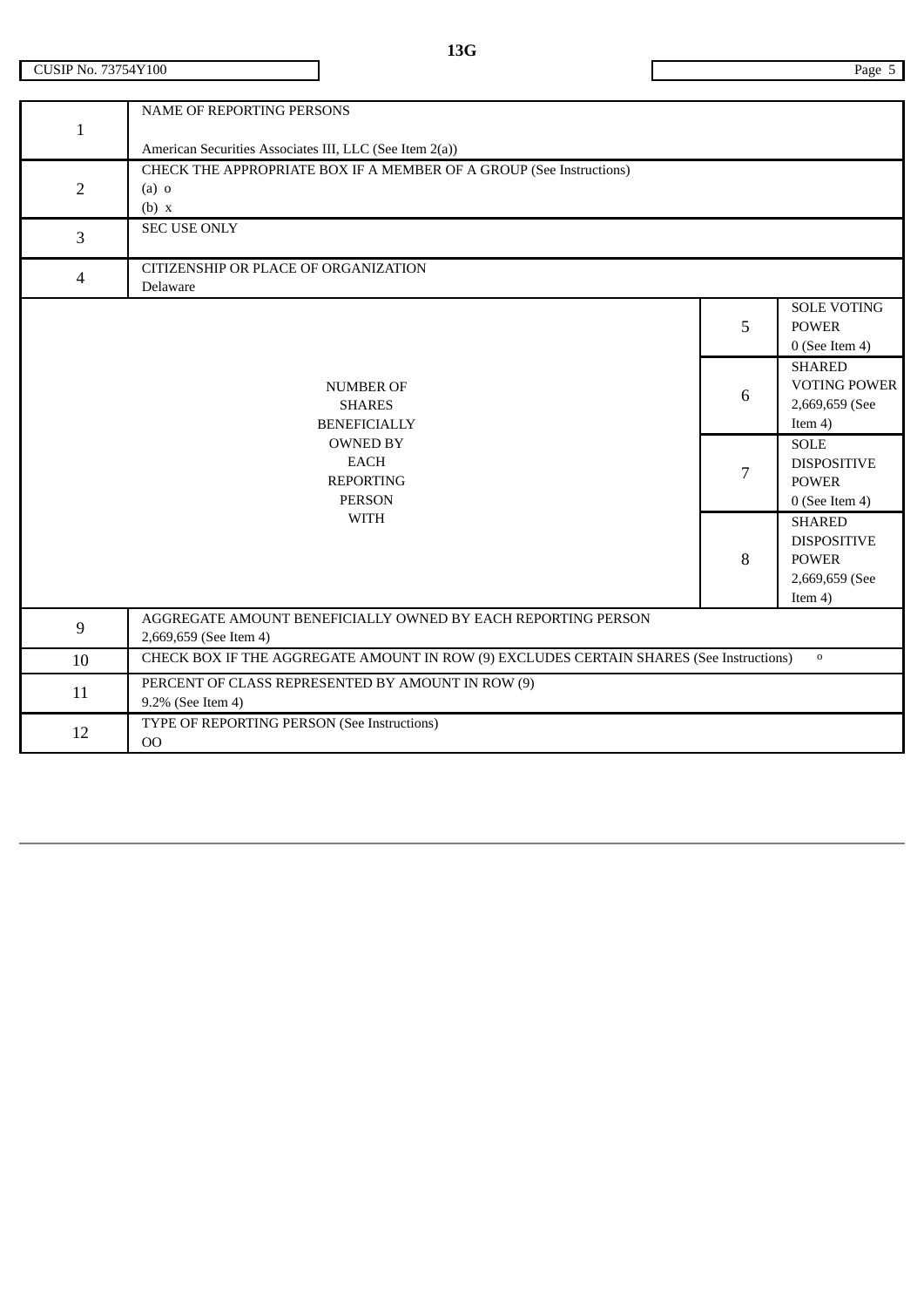|                | <b>NAME OF REPORTING PERSONS</b>                                                        |   |                     |  |
|----------------|-----------------------------------------------------------------------------------------|---|---------------------|--|
| $\mathbf{1}$   |                                                                                         |   |                     |  |
|                | American Securities LLC (See Item 2(a))                                                 |   |                     |  |
|                | CHECK THE APPROPRIATE BOX IF A MEMBER OF A GROUP (See Instructions)                     |   |                     |  |
| $\overline{2}$ | $(a)$ o                                                                                 |   |                     |  |
|                | (b) x                                                                                   |   |                     |  |
| 3              | <b>SEC USE ONLY</b>                                                                     |   |                     |  |
|                |                                                                                         |   |                     |  |
| $\overline{4}$ | CITIZENSHIP OR PLACE OF ORGANIZATION                                                    |   |                     |  |
|                | Delaware                                                                                |   |                     |  |
|                |                                                                                         |   | <b>SOLE VOTING</b>  |  |
|                |                                                                                         | 5 | <b>POWER</b>        |  |
|                |                                                                                         |   | $0$ (See Item 4)    |  |
|                |                                                                                         |   | <b>SHARED</b>       |  |
|                | <b>NUMBER OF</b>                                                                        | 6 | <b>VOTING POWER</b> |  |
|                | <b>SHARES</b>                                                                           |   | 2,669,659 (See      |  |
|                | <b>BENEFICIALLY</b>                                                                     |   | Item 4)             |  |
|                | <b>OWNED BY</b>                                                                         |   | <b>SOLE</b>         |  |
|                | <b>EACH</b>                                                                             | 7 | <b>DISPOSITIVE</b>  |  |
|                | <b>REPORTING</b>                                                                        |   | <b>POWER</b>        |  |
|                | <b>PERSON</b>                                                                           |   | $0$ (See Item 4)    |  |
|                | <b>WITH</b>                                                                             |   | <b>SHARED</b>       |  |
|                |                                                                                         | 8 | <b>DISPOSITIVE</b>  |  |
|                |                                                                                         |   | <b>POWER</b>        |  |
|                |                                                                                         |   | 2,669,659 (See      |  |
|                |                                                                                         |   | Item $4$ )          |  |
| 9              | AGGREGATE AMOUNT BENEFICIALLY OWNED BY EACH REPORTING PERSON                            |   |                     |  |
|                | 2,669,659 (See Item 4)                                                                  |   |                     |  |
| 10             | CHECK BOX IF THE AGGREGATE AMOUNT IN ROW (9) EXCLUDES CERTAIN SHARES (See Instructions) |   | $\mathbf 0$         |  |
| 11             | PERCENT OF CLASS REPRESENTED BY AMOUNT IN ROW (9)                                       |   |                     |  |
|                | 9.2% (See Item 4)                                                                       |   |                     |  |
| 12             | TYPE OF REPORTING PERSON (See Instructions)                                             |   |                     |  |
|                | OO; IA                                                                                  |   |                     |  |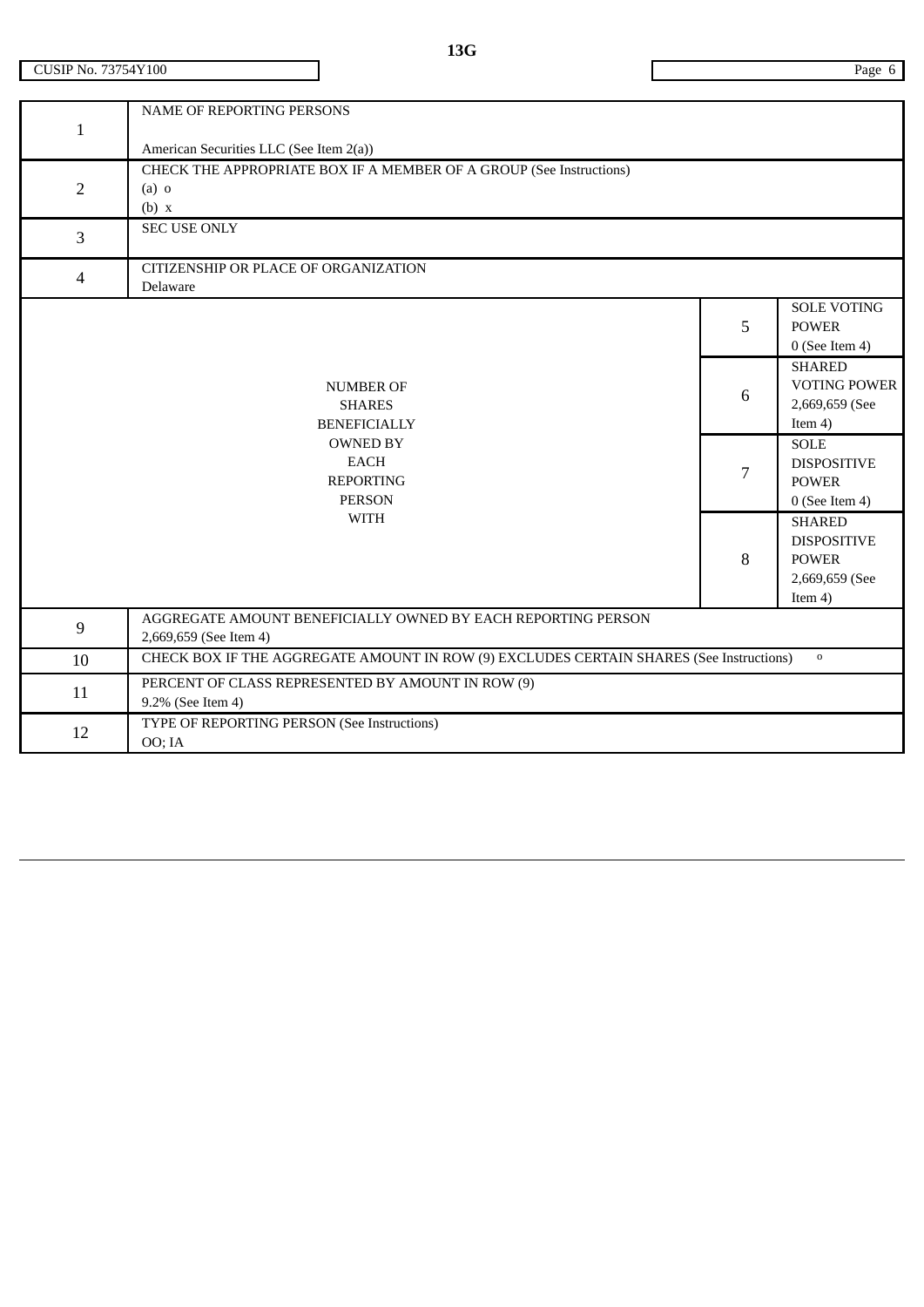#### **Item 1(a). Name of Issuer:**

Potbelly Corporation (the "Issuer")

#### **Item 1(b). Address of Issuer's Principal Executive Offices:**

222 Merchandise Mart Plaza, 23rd Floor Chicago, Illinois 60654

#### **Item 2(a). Name of Person Filing:**

This statement is filed by (i) ASP PBSW, LLC ("ASPPBSW"), (ii) American Securities Partners III, L.P. ("ASP III"), (iii) American Securities Partners III(B), L.P. ("ASP III (B)" and, with ASP III, the "Sponsors"), the owners of limited liability company interests in ASPPBSW, (iv) American Securities Associates III, LLC ("GP"), the general partner of each Sponsor, and (v) American Securities LLC (the "Advisor"), which provides investment advisory services to each Sponsor and is manager of ASPPBSW (each a "Reporting Person" and collectively, the "Reporting Persons").

An agreement among the Reporting Persons that this Schedule 13G is filed on behalf of each of them is attached hereto as Exhibit 1.

#### **Item 2(b). Address of Principal Business Office or, if None, Residence:**

The principal business office of each of the Reporting Persons is c/o American Securities LLC, 299 Park Avenue, 34th Floor, New York, NY 10171.

#### **Item 2(c). Citizenship:**

Each of ASPPBSW, the GP and the Advisor is a Delaware limited liability company. Each of the Sponsors is a Delaware limited partnership.

#### **Item 2(d). Title and Class of Securities:**

Common Stock \$0.01 par value per share, of the Issuer (the "Common Stock")

#### **Item 2(e). CUSIP Number:**

73754Y100

## Item 3. If This Statement is Filed Pursuant to Rule 13d-1(b) or 13d-2(b) or (c), Check Whether the Person Filing is a:

- (a) [ ] Broker or dealer registered under Section 15 of the Exchange Act
- (b)  $\begin{bmatrix} \end{bmatrix}$  Bank as defined in Section 3(a)(6) of the Exchange Act
- (c)  $\begin{bmatrix} \end{bmatrix}$  Insurance company as defined in Section 3(a)(19) of the Exchange Act
- (d) [ ] Investment company registered under Section 8 of the Investment Company Act
- (e)  $[ ]$  An investment adviser in accordance with Rule 13d-1(b)(1)(ii)(E)
- (f)  $\left[ \right]$  An employee benefit plan or endowment fund in accordance with Rule 13d-1(b)(1)(ii)(F)
- (g)  $\begin{bmatrix} \end{bmatrix}$  A parent holding company or control person in accordance with Rule 13d-1(b)(1)(ii)(G)
- (h) [ ] A savings association as defined in Section 3(b) of the Federal Deposit Insurance Act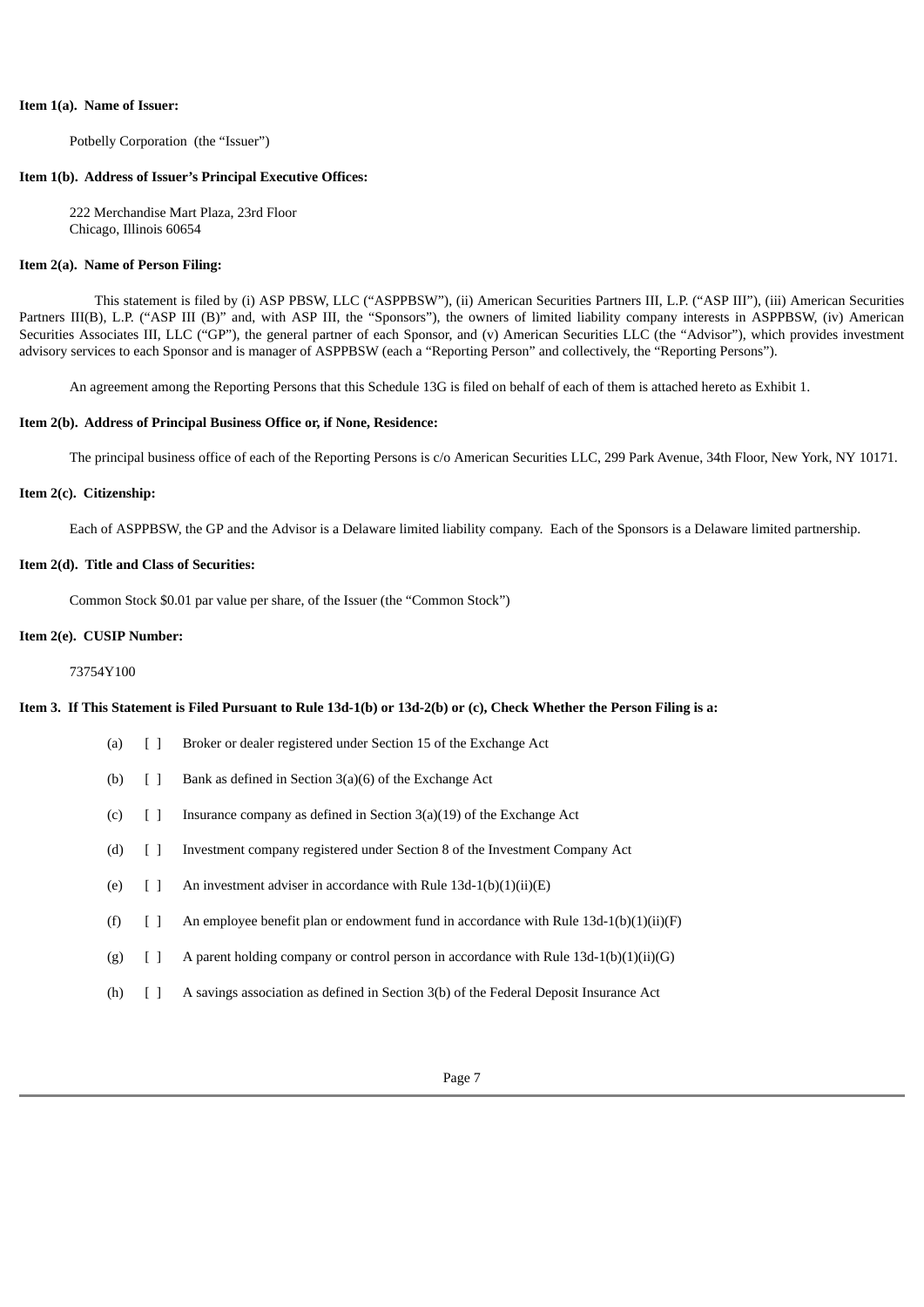- (i)  $\left[ \right]$  A church plan that is excluded from the definition of an investment company under Section 3(c)(14) of the Investment Company Act
- (j)  $[ ]$  A non-U.S. institution in accordance with Rule 13d–1(b)(1)(ii)(J)
- (k)  $[ ]$  Group, in accordance with Rule 13d-1(b)(1)(ii)(K)

If filing as a non-U.S. institution in accordance with Rule 13d–1(b)(1)(ii)(J), please specify the type of institution:

## **Item 4. Ownership.**

(a)-(c) The responses of the Reporting Persons to Rows 5, 6, 7, 8, 9 and 11 in each of their respective cover pages which relate to the beneficial ownership of the Common Stock of the Issuer are incorporated by reference.

As of December 31, 2013, ASPPBSW was the direct owner of, and had the power to vote and to dispose or direct the disposition of, 2,669,659 shares of Common Stock, representing approximately 9.2% of the shares of Common Stock outstanding (based on 29,137,706 shares of Common Stock outstanding as of November 8, 2013, as reported in the Issuer's Quarterly Report on Form 10-Q filed with the SEC on November 13, 2013). Each of the Sponsors, the GP and the Advisor may also be deemed to be beneficial owners of the shares directly owned ASPPBSW as a result of their relationship to ASPPBSW.

#### **Item 5. Ownership of Five Percent or Less of a Class.**

If this statement is being filed to report the fact that as of the date hereof the Reporting Persons have ceased to be the beneficial owners of more than five percent of the Common Stock, check the following [\_\_].

#### **Item 6. Ownership of More than Five Percent on Behalf of Another Person.**

Not applicable.

Item 7. Identification and Classification of the Subsidiary Which Acquired the Security Being Reported on By the Parent Holding Company or **Control Person.**

Not applicable.

### **Item 8. Identification and Classification of Members of the Group.**

Not applicable.

### **Item 9. Notice of Dissolution of Group.**

Not applicable.

#### **Item 10. Certifications.**

Not applicable.

Page 8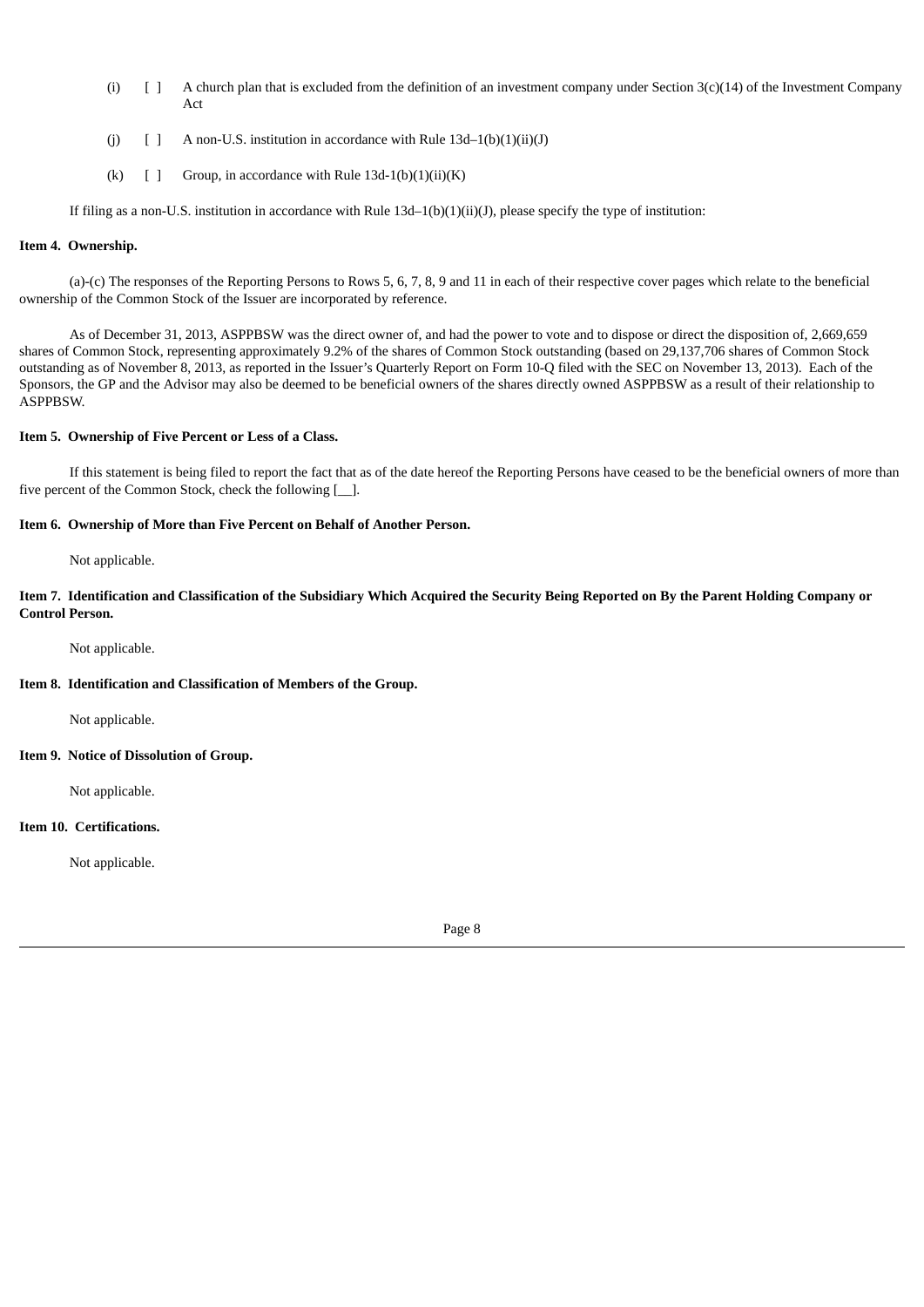### **SIGNATURES**

After reasonable inquiry and to the best of my knowledge and belief, each of the undersigned certifies that the information set forth in this statement is true, complete and correct.

Dated: March 3, 2014

ASP PBSW, LLC

/s/ Eric Schondorf

| Name:  | Eric Schondorf |  |
|--------|----------------|--|
| Title: | Vice President |  |

AMERICAN SECURITIES PARTNERS III, L.P. By: American Securities Associates III, LLC, its general partner

By: /s/ Michael G. Fisch

Name: Michael G. Fisch Title: Managing Member

AMERICAN SECURITIES PARTNERS III(B), L.P. By: American Securities Associates III, LLC, its general partner

#### By: /s/ Michael G. Fisch

Name: Michael G. Fisch Title: Managing Member

AMERICAN SECURITIES ASSOCIATES III, LLC

#### By: /s/ Michael G. Fisch

| Name:  | Michael G. Fisch       |
|--------|------------------------|
| Title: | <b>Managing Member</b> |

## AMERICAN SECURITIES LLC

By: /s/ Eric Schondorf

| Name:  | Eric Schondorf  |  |
|--------|-----------------|--|
| Title: | General Counsel |  |

Page 9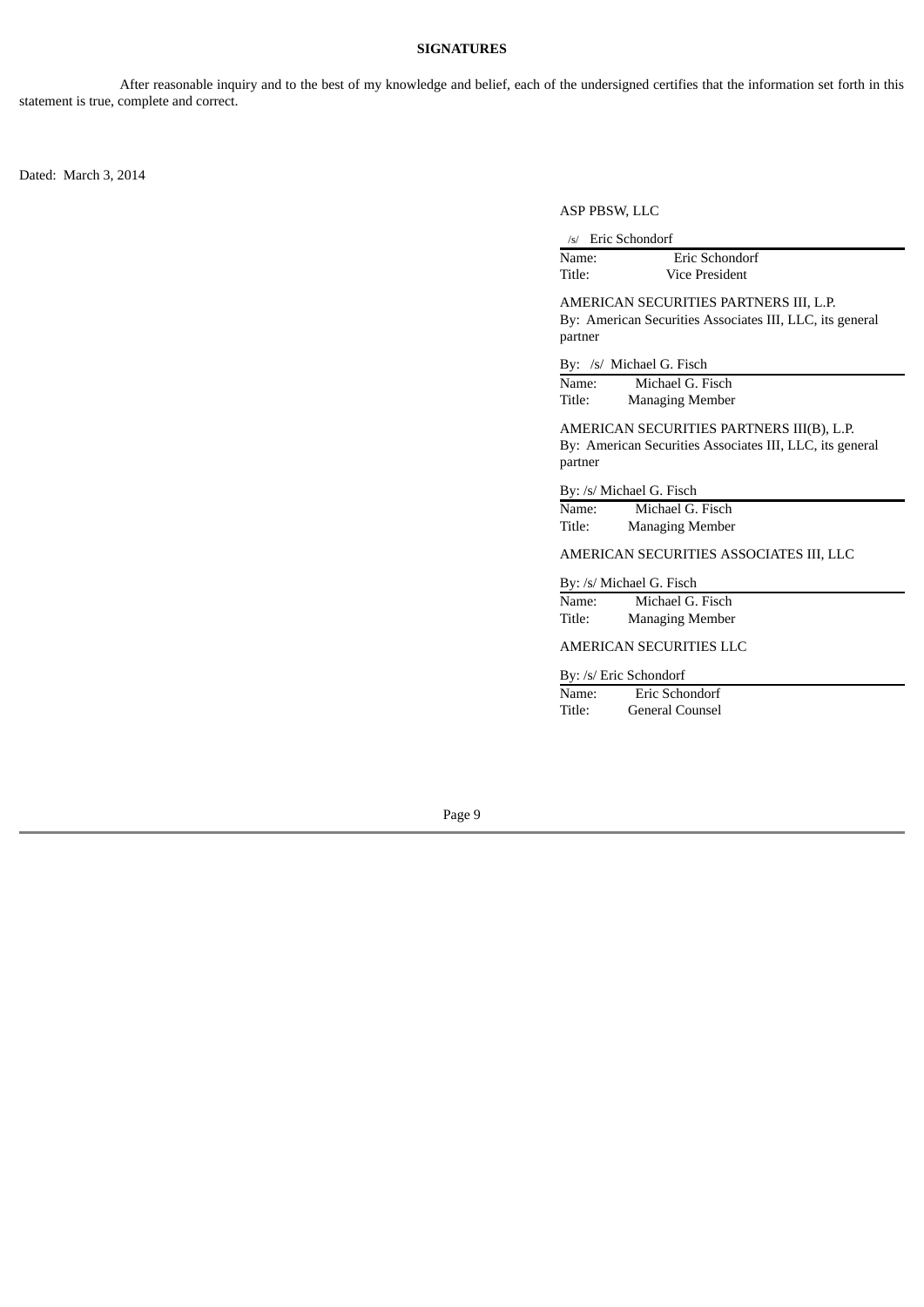# **EXHIBIT INDEX**

Exhibit No. Description

1 Joint Filing Agreement, dated March 3, 2014, by and among the Reporting Persons

Page 10